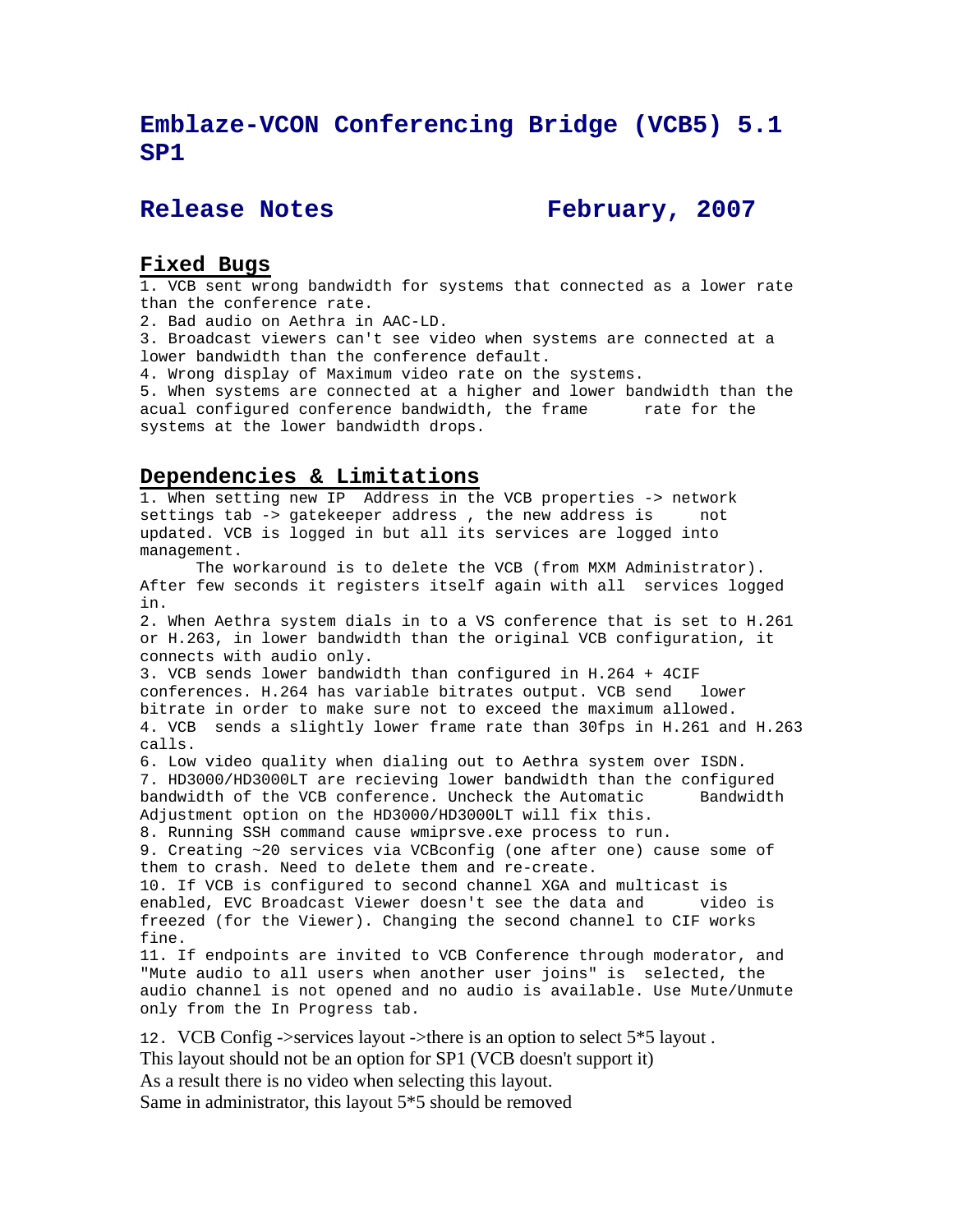## **Emblaze-VCON Conferencing Bridge (VCB5) 5.1**

## Release Notes Sept, 2006

### **New Features**

1. Mute Video and Audio in for one participant or for all participants. 2. Selection of different Bandwidth values for video in and video out. 3. Support for High Definition 720p. 720p is one of the resolution specs used in HDTV. **720p** stands for resolution of 1280x720

pixels and the magic little 'p' means that the video is in progressive format.

4. Automatic Speed Matching mechanism.

5. Frame Rate Matching mechanism.

## **Fixed Bugs**

1. Multiple Chair Control Bug fixes

2. Crash during multiple participants disconnect.

#### **Dependencies & Limitations**

1. Data Sharing (H.239) on VCB configured to H.264. Data sharing will work only for endpoints that support data in H.264 (like HD5000 and vPointHD).

2. Cascading between Continuous Presence conference on Codian MCU and Continouos Presence conference on VCB, call connects but VCB sees the End Points that are connected to the Codian as QCIF inside a QCIF quadrant.

3. When an Endpoint connects with low video Frame Rate, the Frame Rate to all other participants in a conference drops.

4. VCB service Dual video configured to AUTO, Falcon or MeetingPoint on ISDN fail to connect(Falcon on LAN connects ok).

5. Moderator Exchange notification option doesn't work due operating system limitation.

6. When the time zone that was selected contains the option 'Automatically Adjust clock for daylight saving changes' (In the VCB server and on moderator PC) and the time zone is same on moderator\my preferences, creating a conference will display wrong time -1 hour.

 In case 'Automatically Adjust clock for daylight saving changes' is not checked, time is displayed correctly.

7. Changing the time zone on the VCB server requires a restart of the server.

8. Open Moderator or VCBconfig web applications fails because it use machine name instead of IP address. To fix it you must set a new fix IP address via SSH command:

setparam ipstatic <0-3> <ip> <subnet mask> <default GW>. 9. SMTP notifications may not function due to restrictions on SMTP Server Relay options. The message that will be sent to the MXM event log window is "Failed sending notification! (Error=Could not access 'CDO.Message' object)".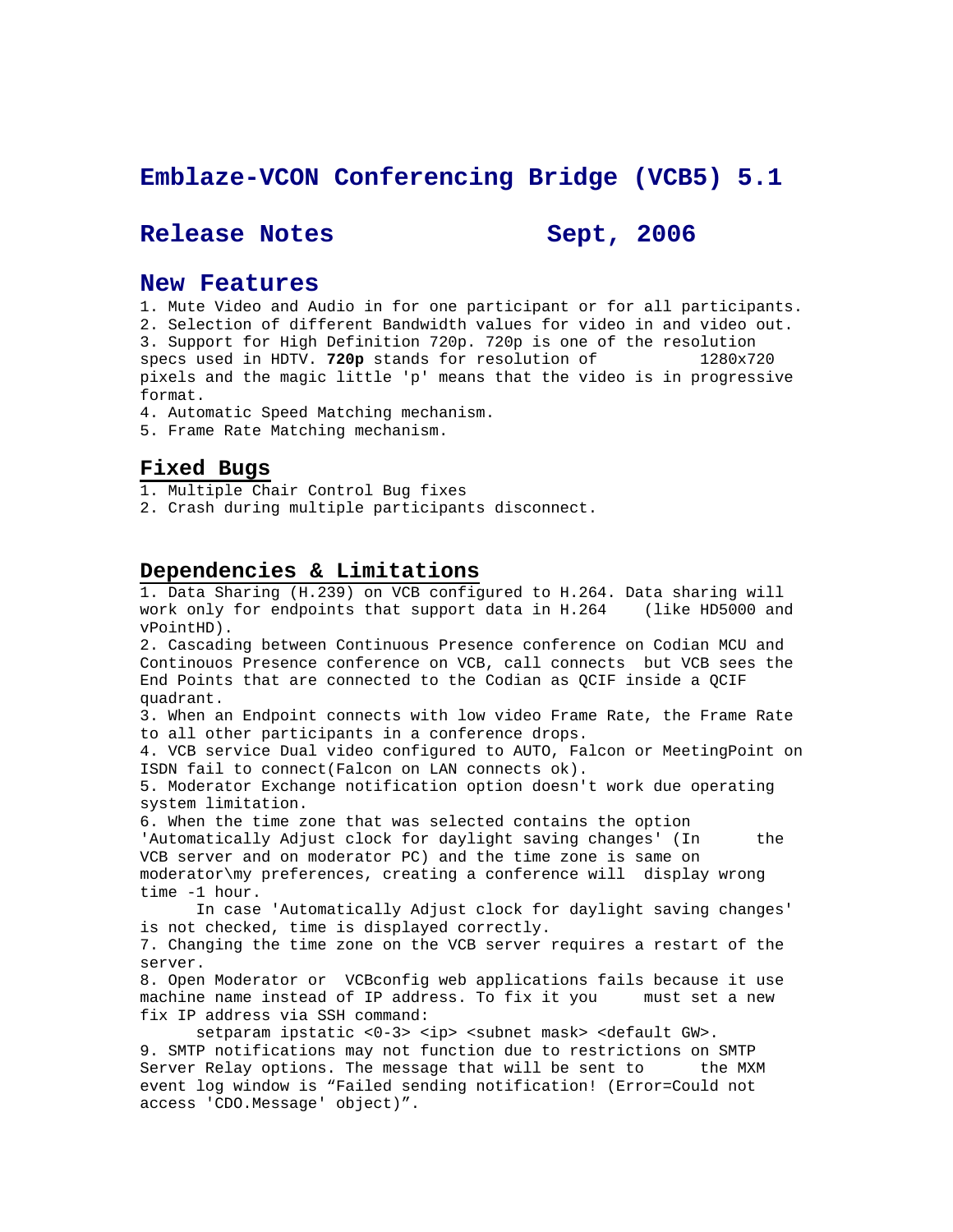The error may occur whenever trying to send notifications to emails that are outside the SMTP server domain according to SMTP Server Relay restrictions.

 In order to fix the problem, go to Default SMTP Virtual Server -> Properties -> Access -> Relay and grant Relay permissions as required.

# **VCON Conferencing Bridge (VCB5) 5.0**  Release Notes **July, 2006**

## **New Features V.5**

- 1. Continuous presence to show up to 16 participants at the same time
- 2. Selection of 10 different display combinations.
- 3. Dynamic layouts screen layout changes as participants join and leave the conference.
- 4. Selection of 3 dynamic layouts.
- 5. H.264 in Continuous Presence.
- 6. Different video in / video out resolutions
- 7. 4CIF video out in H.264
- 8. Data rate of up to 4M per participant with no degradation in number of ports.

## **VCON Conferencing Bridge (VCB 2500) 4.26**

## Release Notes Sept, 2005

#### **New Features**

1. Improved jitter buffer for handling poor network connections.

## **Dependencies & Limitations**

- 1. VCB 4.26 can only be installed on English versions of Windows 2000 or 2003.
- 2. A VCB2000 that has been upgraded to a VCB2500 will only support a maximum of 16 ports with the VCB2500 features.

## **Interoperability Problems**

- 1. When working with ISDN Gateways and VCB service in CP mode, the VCB service should be configured to work only with G.728 audio codec and H263 video codec.
- 2. Video of Tandberg MXP when connecting to VCB via gateway is very poor for the first few seconds.
- 3. Tandberg endpoints cannot see video data channel when it is configured to H263 with resolution greater than VGA.
- 4. When closing H263 data channel Polycom endpoints will see stuck data.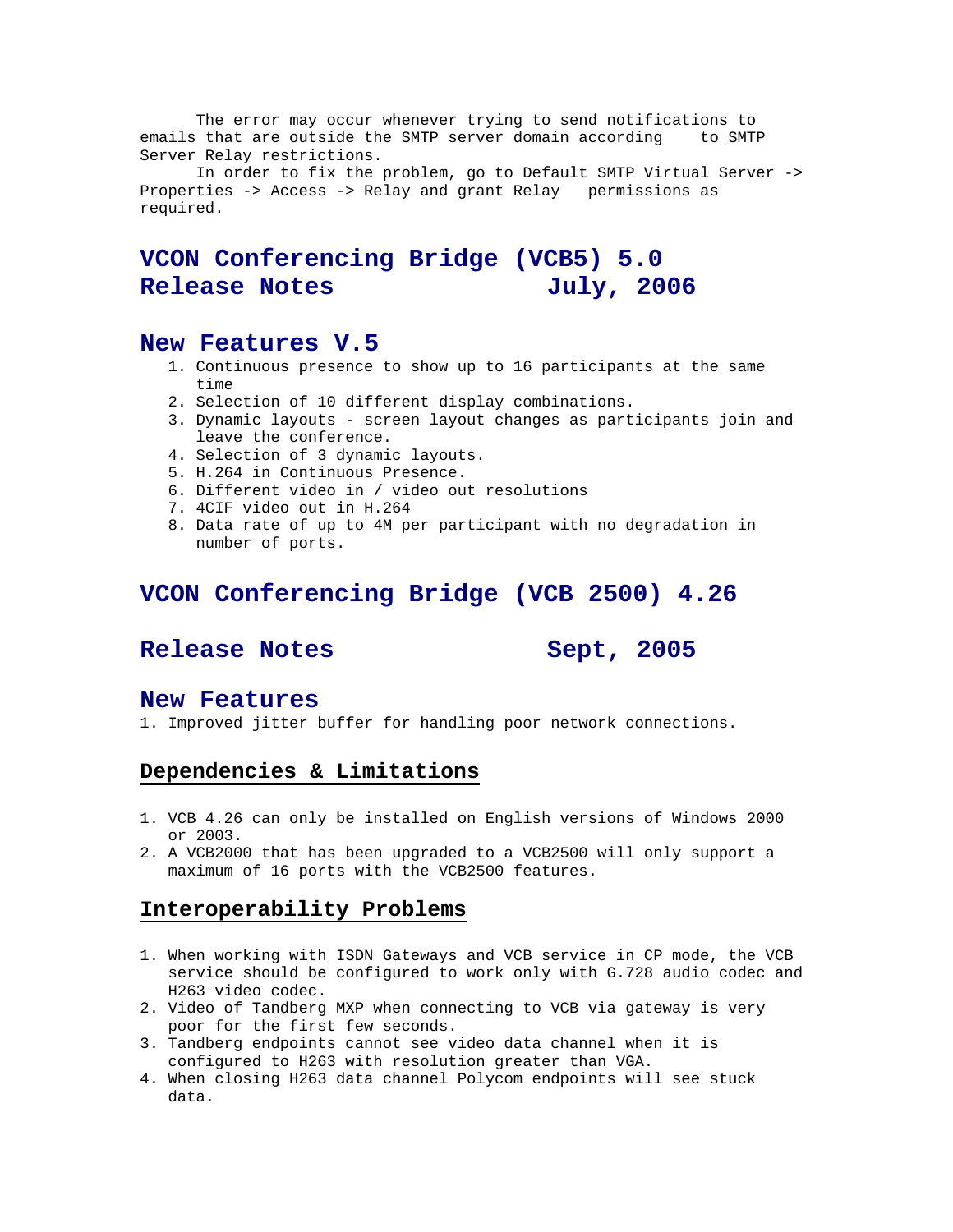- 5. Polycom endpoints do not support data at QCIF resolution.
- 6. When VCB is configured for H264 codec on the data channel, only endpoints that support 2 simultaneous H264 channels (including vPointHD and HD5000) will be able to view the both simultaneously. Endpoints that do not support 2 simultaneous channels will receive data in place of the live video up to a resolution of CIF.
- 7. Data kidnap will not always work correctly with endpoints other than vPointHD and HD5000. In these cases, in order to move the data presenter from one participant to another, the current data presenter should first closed its data channel before the next participant takes control.

#### **Known Bugs**

1. When working with legacy devices that do not support high bandwidth calls it is necessary to configure the VCB service to use either Speed Matching or Symmetric Bandwidth for all participants.

#### **Fixed Bugs**

- 1. ISDN conference participant can now be set as a fixed member via the moderator chair control interface.
- 2. Transitions from VS to CP via the moderator chair control no longer cause the video to freeze in the broadcast viewer.
- 3. QOS flags now set as configured.
- 4. Non-Latin characters now displayed correctly in the On Screen Display.
- 5. Cascading VCB services between zones now connects correctly.
- 6. Audio cuts with Cisco ATA phone no longer occur.

## **VCON Conferencing Bridge (VCB 2500) 4.25**

## **Release Notes April, 2005**

### **New Features**

- 1. Active Speaker Highlighting
- 2. On Screen Display.

#### **Upgrading From VCB 2000**

When upgrading from VCB 2000, insert the VCB 2500 Upgrade CD into the drive and follow the instructions.

## **Upgrading From previous version of Software VCB**

- 1. When upgrading from previous version of software VCB, the MxM must also be upgraded to version 4.25.
- 2. Using the MxM installation CD choose the VCB option from the installation dialog.

## **Release Notes**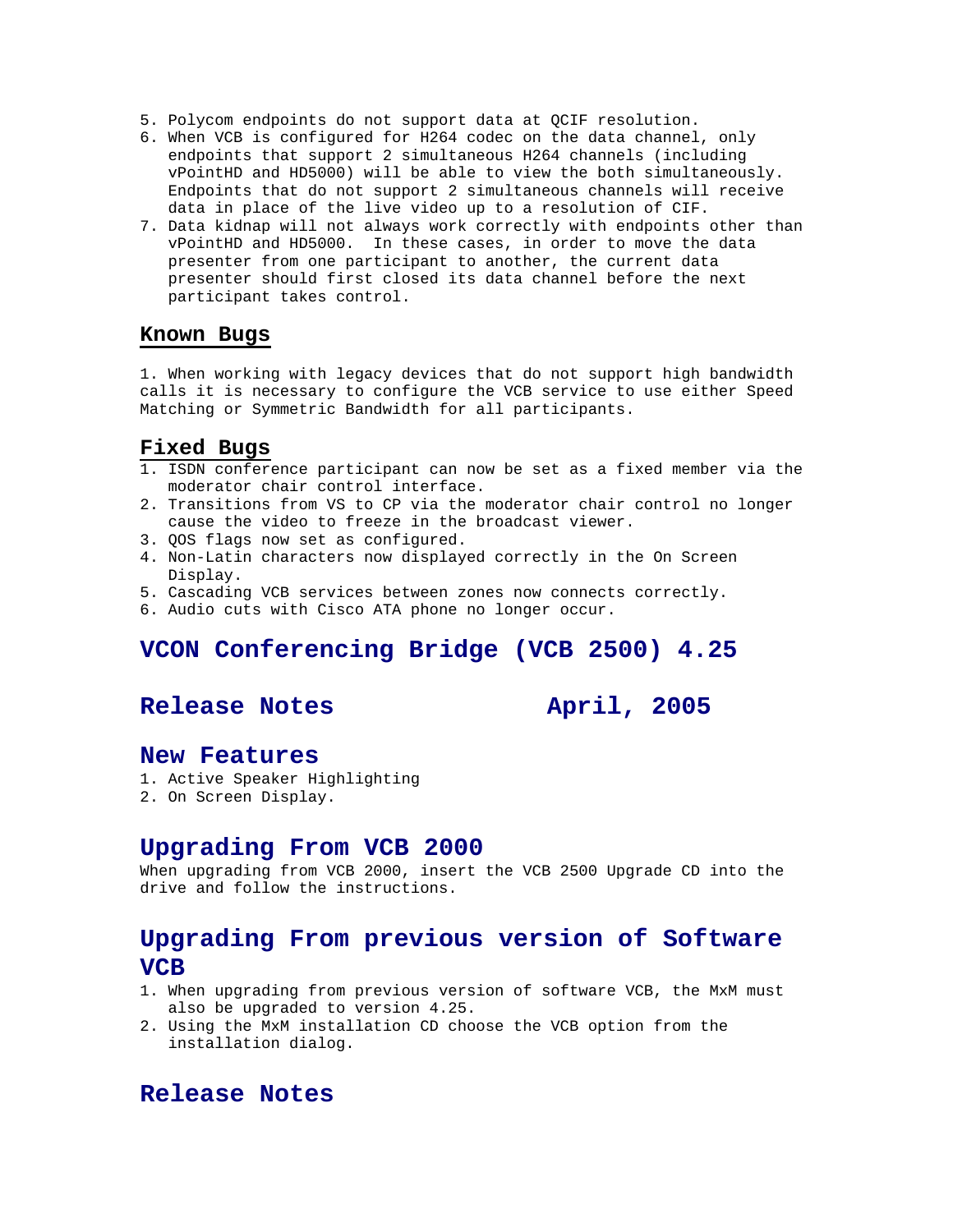## **Dependencies & Limitations**

- 1. VCB 4.25 can only be installed on English versions of Windows 2000 or 2003.
- 2. A VCB2000 that has been upgraded to a VCB2500 will only support a maximum of 16 ports with the VCB2500 features.

## **Interoperability Problems**

- 1. Tandberg endpoints cannot send or receive video data with size greater that VGA.
- 2. Polycom VSX does not support H261 in H239 or in dual video.
- 3. Polycom and Tandberg do not support simultaneous live video and video data channels in H264.
- 4. When Polycom fails to open data in a CP conference the VCB will not allow it to send CIF video data on the live video channel.
- 5. Meeting Point fails to open video when connecting via a gateway to a H263 conference due to the fact that it does not support H.263.
- 6. When Tandberg MXP 990 closes data channel all other endpoints continue to receive black video on the data channel.
- 7. When Tandberg MXP 990 connects to the VCB configured to AAC audio codec there are audio cuts.
- 8. For an H.263 CP conference Tandberg should be configured to Duo Video mode.

#### **Known Bugs**

- 1. Endpoints that do not send a video stream may be displayed as black or blue video.
- 2. AAC audio codec is not supported in multicast.

#### **Fixed Bugs**

- 1. Silence suppression mechanism no longer causes audio cuts.
- 2. Fixed issue that caused the 25th VCB service not to connect to the MXM.

## **VCON Conferencing Bridge (VCB 2500) 4.2**

- 1. Support added for G.722.1 (24k and 32k), G.723.1, AAC-LD and G.728 audio codecs.
- 2. Support added for H.263+ and H263++.
- 3. Support added for audio transcoding between all VCB audio codecs.
- 4. Support added for Symmetric Bandwidth in CP conferences.
- 5. Support added for Speed Matching in CP conferences.
- 6. Support added for H239.
- 7. Support added for mode switching between CP and VS and dominant speaker, timer and fixed modes.
- 8. Support extended for FECC to include Annex Q of the H224 protocol.

9. Fixed an issue with G.711Ulaw that caused higher CPU consumption compared to G.711Alaw calls.

## **Upgrading From VCB 2000**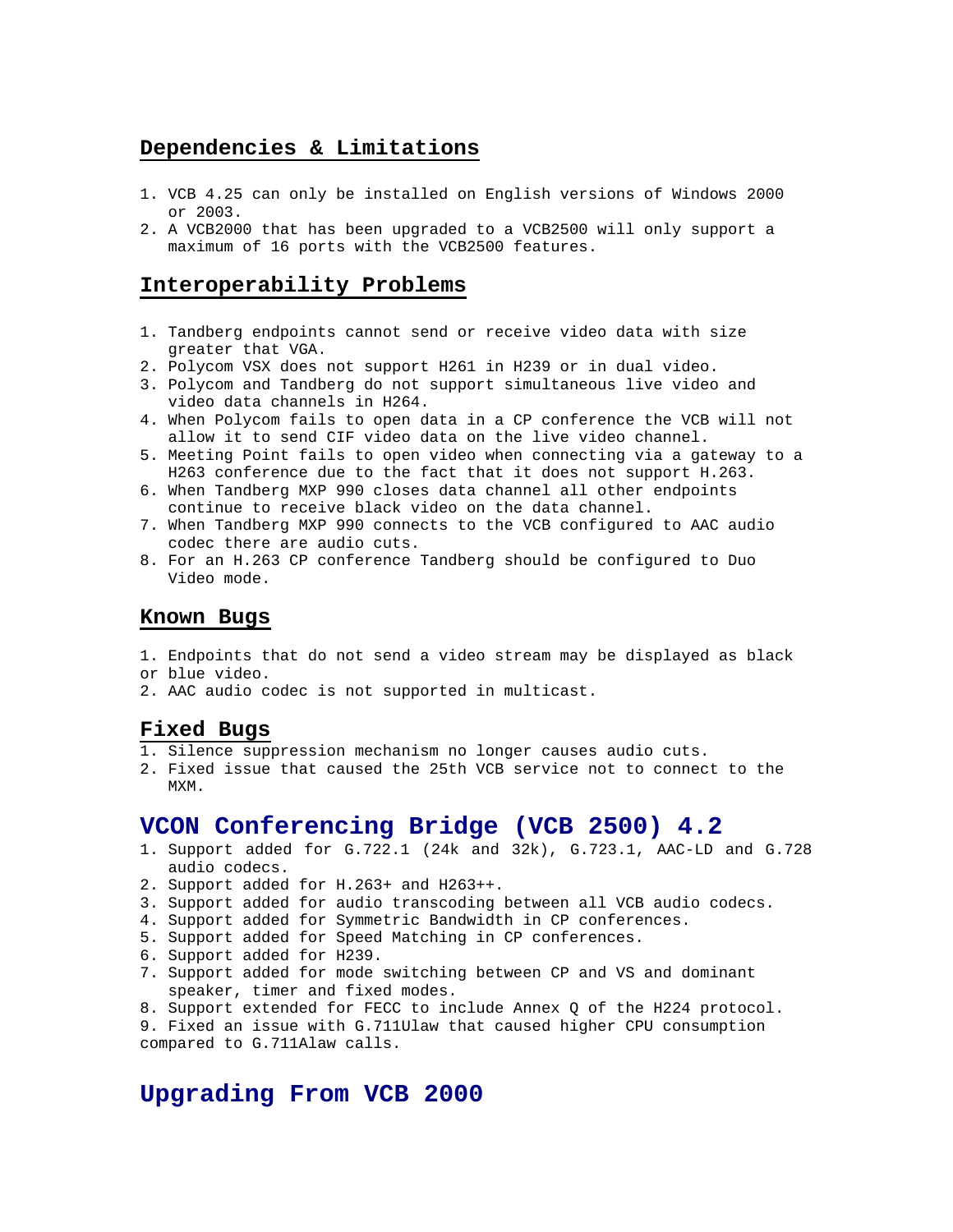When upgrading from VCB 2000, insert the VCB 2500 Upgrade CD into the drive and follow the instructions.

## **Upgrading From previous version of Software VCB**

- 1. When upgrading from previous version of software VCB, the MxM must also be upgraded to version 4.2.
- 2. Using the MxM installation CD chose the VCB option from the installation dialog.

## **Release Notes**

#### **Dependencies & Limitations**

- 1. VCB 4.2 can only be installed on English versions of Windows 2000 or 2003.
- 2. When the VCB is required to work in dual video mode the live video channel should be configured to CIF.

### **Interoperability Problems**

- 1. vPoint 5.1 will not receive symmetric or speed matched H261 CP video.
- 2. When Polycom ViewStation is in a CP call it displays the last frame from its previous calls in the unpopulated quadrants.
- 3. When the VCB is configured to work in dual video mode and XGA video size, only the latest release of VCON products will be able to view the second video channel.

#### **Known Bugs**

- 1. When a fixed member from chair control interface exits a conference the chair control interface does not represent this correctly.
- 2. Attempting to cascade a VCB services with another MCU service that have different video codec and/or size will not succeed.

# **VCON Conferencing Bridge (VCB) 4.1 August, 2003**

1. Added support for H.264 in Voice Switching mode for QCIF/CIF/4CIF/XGA resolutions.

2. Added support for VCON dual-stream and Tandberg DuoVideo calls. The VCB will allow for only one participant to show his data over the second video stream.

- 3. VCON Conference Moderator chair control functions are supported.
- 4. Support for up to 4MBits calls.
- 5. G.711 support could be removed so the VCB will force G.722.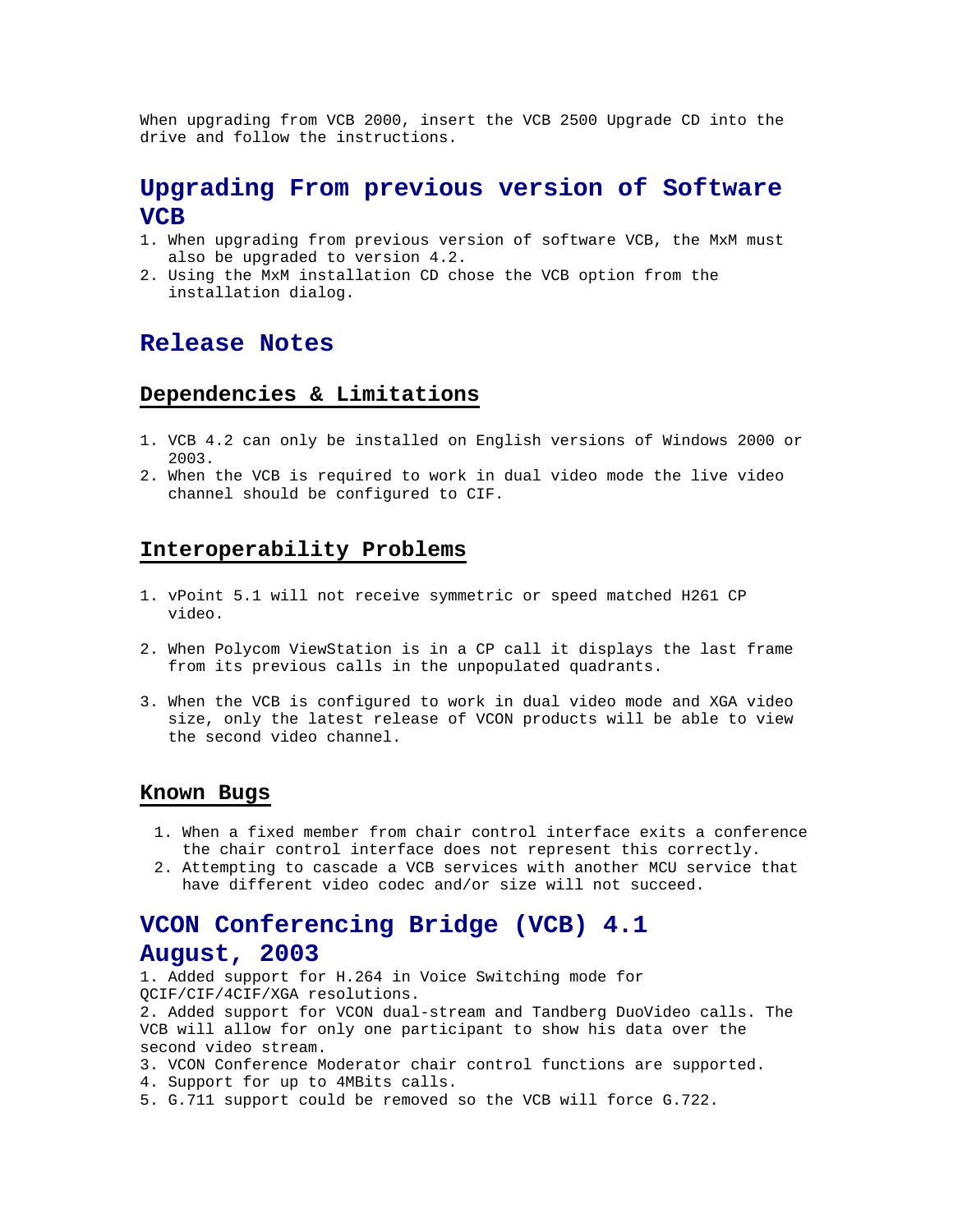# **VCON Videoconferencing Products VCON Conferencing Bridge (VCB) 4.0**

## Release Notes **August, 2003**

## **Release Capabilities**

- 1. Dial-in or Ad-hoc conferencing.
- 2. 1, 2, 4 or 8 Session configurations.
- 3. Continuous Presence
	- Up to 384Kbps.
	- Up to 64 participants per session.
- 4. Voice Activated Switching
	- Up to 1.5Mbps.
	- Up to 64 participants per session.
- 5. Audio mixing (G.711, G.722).
- 6. Continuous Presence (H.261).
- 7. Voice Activated Switching (H.261 and H.263).
- 8. Windows 2000 support.
- 9. Configuration setup in the Media Xchange Manager MXM (version 4.0).
- 10. Gateway support in Continuous Presence mode.
- 11. Multi sessions using one IP address.
- 12. Port range configuration.
- 13. Supports the VCON Moderator application.
- 14. Support the VCON SecureConnect products.

#### **New features**

1. Cascading between a VCB session and another VCB/MCU session.

## **Minimum PC Requirements**

- 1. 8 Ports VCB 500Mhz PC, 128MB RAM.
- 2. 16 Ports VCB 1Ghz PC, 128MB RAM (256MB recommended).
- 3. 32 Poprts and above VCB 2.4Ghz PC, 256MB RAM.
- 4. A 100 mbps Network Interface Card.

## **General Requirements**

- 1. The VCB must be registered to the Media Xchange Manager (version 4.0).
- 2. Above 32 ports, VCB must run on a dedicated computer with no other applications running.

## **VCB 3.1 to VCB 4.0 Upgrade Process**